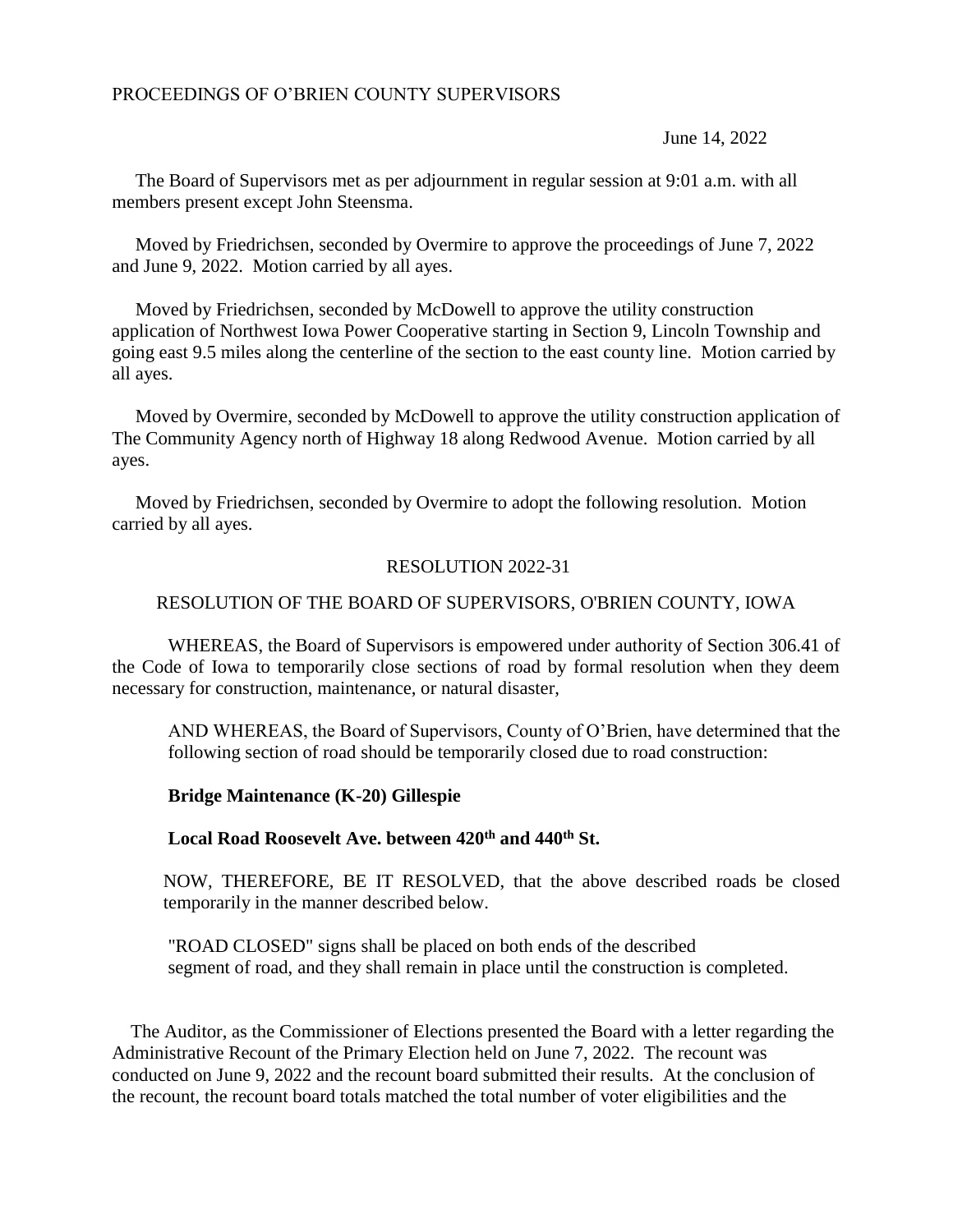physical number of ballots that were voted upon on June 7, 2022. Their results are included in the abstract of votes submitted for canvass.

 At 9:20 a.m. in accordance with the Code of Iowa, the Board canvassed the Primary Election returns for O'Brien County and declared the following candidates nominated to be placed on the General Election ballot to be voted on November 8, 2022:

County Supervisor, Dist. 4 – Dennis Vanden Hull – Republican County Supervisor, Dist. 5 – Dan Friedrichsen – Republican County Treasurer – Marcella Missy Hattermann – Republican County Recorder – Susan Smith – Republican County Attorney – Katie F. Morgan – Republican

 Moved by Friedrichsen, seconded by McDowell to approve the hourly rate for Jailer Brad Meendering at \$26.55 per hour effective June 1, 2022 and Jailer Austin Selk at \$25.00 per hour effective June 1, 2022. Motion carried by all ayes.

 Moved by Overmire, seconded by McDowell to approve the fireworks permit of Joseph McCarty in Lincoln Township for the weekend of June 24, 2022 and a second permit for Joseph McCarty in Lincoln Township for July  $22<sup>nd</sup> - July 31st$ . Motion carried by all ayes.

 Moved by Friedrichsen, seconded by McDowell to approve the fireworks permit of Paullina Chamber of Commerce at Mill Creek Park on June 25, 2022. Motion carried by all ayes.

The following claims and payroll were allowed.

| A & B BUSINESS SOLUTIONS INC  | <b>COPIER EXP</b> | 529.41   |
|-------------------------------|-------------------|----------|
| A & B PURE WATER              | <b>SERV</b>       | 69.95    |
| ADKINS & SONS INC, HENRY M    | <b>BALLOTS</b>    | 6,303.58 |
| <b>AGSTATE</b>                | <b>FUEL</b>       | 107.56   |
| AHRENSTORFF, AMANDA           | <b>BOUNTY</b>     | 105.00   |
| <b>ALLIANT UTILITIES</b>      | <b>UTIL</b>       | 13.78    |
| ALPHA WIRELESS COMM CO        | <b>EQUIP</b>      | 2,920.76 |
| AMERICAN HERITAGE LIFE INS CO | <b>INS</b>        | 39.51    |
| AMERITAS LIFE INSURANCE CORP  | <b>INS</b>        | 702.16   |
| ANDERSON, CURTIS              | <b>ELECT OFF</b>  | 232.00   |
| <b>ARNOLD MOTOR SUPPLY</b>    | <b>PARTS</b>      | 972.17   |
| AT&T                          | <b>SERV</b>       | 44.92    |
| <b>AT&amp;T MOBILITY</b>      | <b>SERV</b>       | 172.07   |
| <b>BETHKE, CHERYL</b>         | <b>ELECT OFF</b>  | 192.00   |
| <b>BLACK HILLS ENERGY</b>     | <b>UTIL</b>       | 2,649.61 |
| BLACKSTRAP, INC.              | SALT              | 2,131.00 |
| <b>BOB &amp; SCOTT'S</b>      | <b>PROV</b>       | 1,820.60 |
| <b>BOB BARKER COMPANY INC</b> | <b>PROV</b>       | 184.98   |
| <b>BOMGAARS</b>               | <b>SUPP</b>       | 148.49   |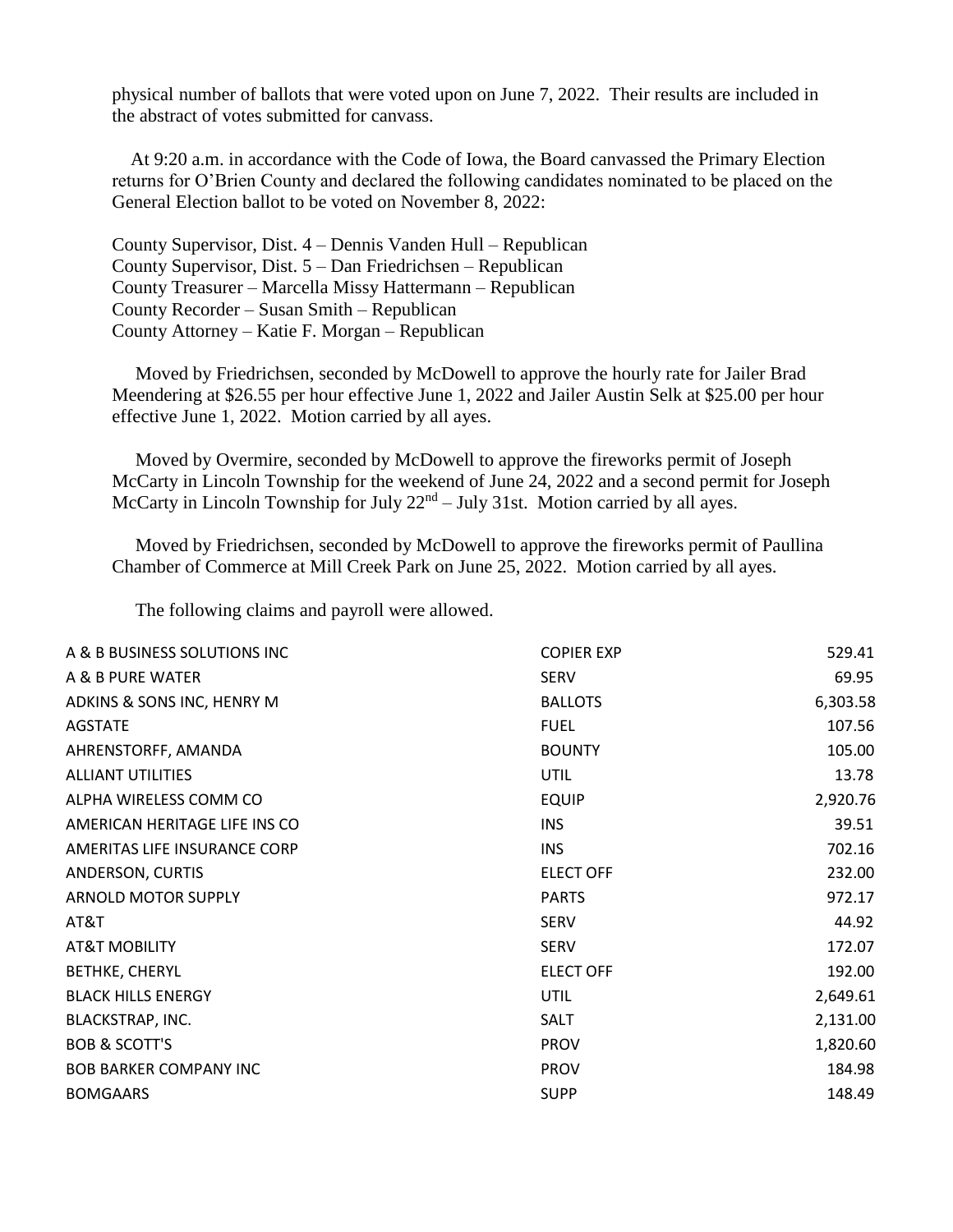| <b>BOUND TREE MEDICAL LLC</b>          | <b>SUPP</b>      | 6,584.61  |
|----------------------------------------|------------------|-----------|
| BOUSEMA, ADAM                          | <b>BOOTS</b>     | 150.00    |
| <b>BROMMER SANITATION, INC</b>         | <b>SERV</b>      | 45.30     |
| <b>BROUWER, BEVERLY</b>                | <b>ELECT OFF</b> | 241.00    |
| <b>BUNKERS FEED &amp; SUPPLY INC</b>   | <b>SEED</b>      | 620.00    |
| <b>BURRINGTON, MANDY</b>               | <b>ELECT OFF</b> | 233.00    |
| <b>BUSINESS FORMS &amp; SYSTEMS CO</b> | <b>SUPP</b>      | 439.10    |
| CENTEC CAST METAL PRODUCTS             | <b>MARKERS</b>   | 2,019.69  |
| <b>CENTURY BUSINESS PRODUCTS INC</b>   | <b>SUPP</b>      | 87.37     |
| <b>CENTURY LINK</b>                    | <b>SERV</b>      | 215.34    |
| <b>CHARM-TEX INC</b>                   | <b>SUPP</b>      | 894.20    |
| <b>CHEROKEE CO SHERIFF</b>             | <b>SERV</b>      | 39.35     |
| CITY LAUNDERING CO.                    | <b>SERV</b>      | 84.76     |
| <b>CITY OF PRIMGHAR</b>                | <b>UTIL</b>      | 6,323.70  |
| CITY OF SHELDON: AMBULANCE TEAM        | <b>EMT REIMB</b> | 3,000.00  |
| <b>CITY OF SIOUX CITY IOWA</b>         | HAZMAT           | 7,091.00  |
| <b>CLAY COUNTY MEDICAL EXAMINER</b>    | <b>SERV</b>      | 125.00    |
| C-M-L TELEPHONE COOP                   | <b>SERV</b>      | 265.46    |
| CODY, CONNIE                           | <b>ELECT OFF</b> | 233.00    |
| CORPORATE TRANSLATION SERVICES, INC    | <b>SERV</b>      | 52.72     |
| <b>CULLIGAN OF SPENCER</b>             | <b>SERV</b>      | 323.64    |
| <b>DAKOTA COUNTY SHERIFF</b>           | <b>SERV</b>      | 18.00     |
| DASH MEDICAL GLOVES                    | <b>SUPP</b>      | 603.60    |
| DAVE'S AUTO WASH                       | <b>SUPP</b>      | 32.34     |
| DELTA DENTAL OF IOWA                   | <b>INS</b>       | 3,024.12  |
| <b>DIAMOND MOWERS</b>                  | <b>PARTS</b>     | 373.89    |
| DOELY, JOHN                            | <b>ELECT OFF</b> | 133.00    |
| DON'S AUTO SERVICE INC                 | <b>SERV</b>      | 114.06    |
| DRENKOW MOTORS INC, RON                | <b>REPAIRS</b>   | 2,280.51  |
| ELDRIDGE FAMILY FUNERAL HOME           | <b>SERV</b>      | 2,571.00  |
| <b>FAMILY FIRST DENTAL</b>             | <b>SERV</b>      | 460.00    |
| <b>FAUST, ROBERT</b>                   | <b>TWP</b>       | 15.00     |
| <b>FIESTA FOODS</b>                    | <b>SUPP</b>      | 24.65     |
| FRERK, RICHARD                         | <b>TWP</b>       | 15.00     |
| <b>FRONTIER PRECISION, INC</b>         | <b>EQUIP</b>     | 17,050.99 |
| <b>GEORGE OFFICE PRODUCTS</b>          | <b>SUPP</b>      | 35.95     |
| GIESE, MARY                            | <b>ELECT OFF</b> | 233.00    |
| GINGER, KATIE                          | <b>REIMB</b>     | 1,294.76  |
| HARTLEY, CITY OF                       | <b>CAT GRANT</b> | 7,607.31  |
| HARTLEY, CITY OF                       | <b>UTIL</b>      | 303.15    |
| HATTERMANN, MARCELLA                   | MTG EXP          | 471.25    |
| HEEREN, GAVIN                          | <b>MOWING</b>    | 75.00     |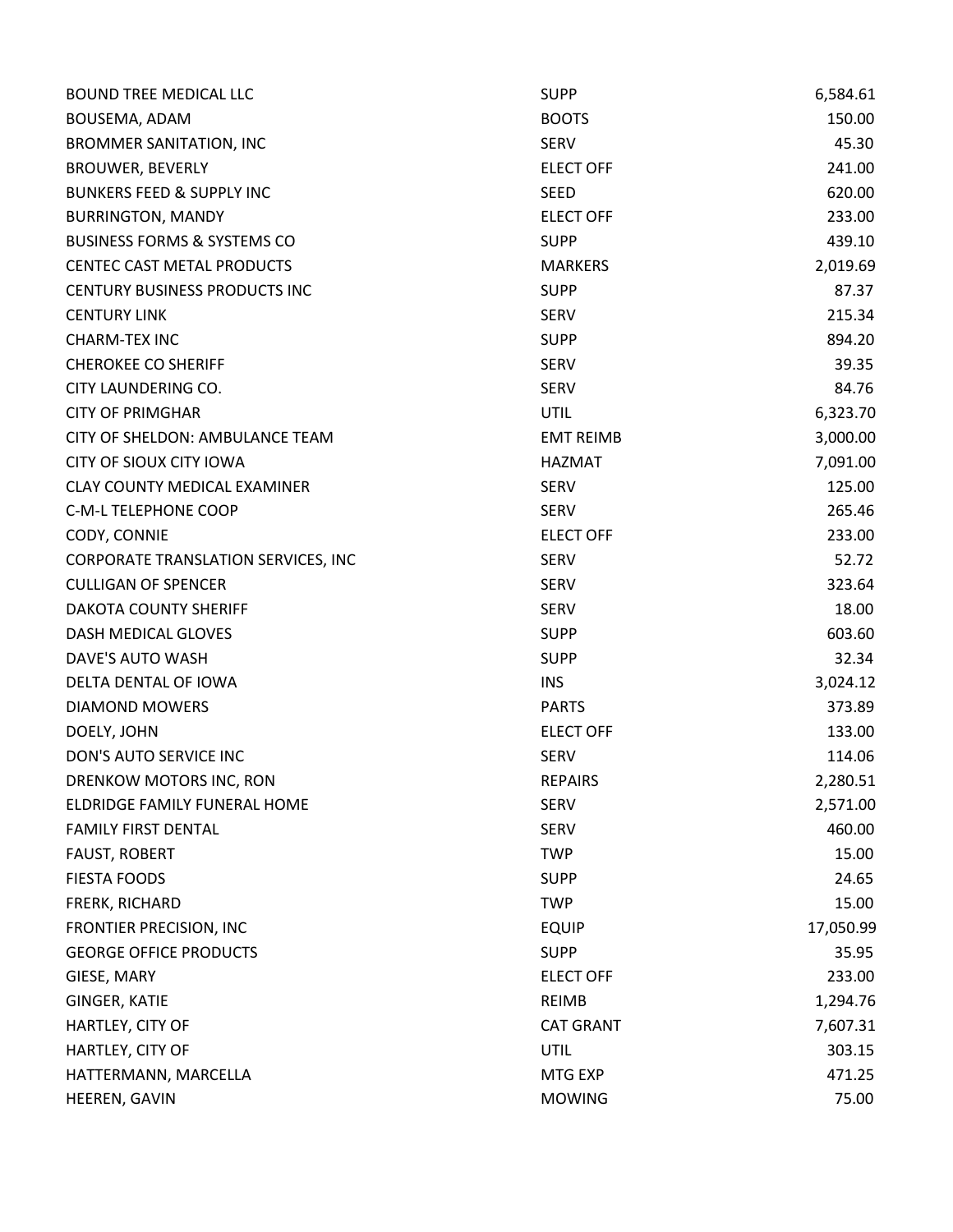| HELFTER, MARY                             | <b>ELECT OFF</b>         | 252.00    |
|-------------------------------------------|--------------------------|-----------|
| HINTZ, JONATHON                           | <b>SERV</b>              | 1,739.25  |
| HOEKSTRA, JACKI                           | <b>SERV</b>              | 90.00     |
| HOOGLAND, VERLA                           | <b>SERV</b>              | 20.00     |
| <b>HYDRAULIC SOLUTIONS</b>                | <b>PARTS</b>             | 136.82    |
| HY-VEE ACCTS RECEIVABLE                   | <b>SUPP</b>              | 42.75     |
| I & S GROUP, INC                          | <b>SERV</b>              | 3,445.10  |
| <b>I STATE TRUCK CENTER</b>               | <b>PARTS</b>             | 1,201.11  |
| <b>IACCVSO</b>                            | <b>DUES</b>              | 50.00     |
| <b>IOWA COUNTY ATTORNEY'S CASE</b>        | SOFTWARE                 | 37,790.25 |
| <b>IOWA COUNTY RECORDER'S ASSOCIATION</b> | <b>MAINT</b>             | 1,881.27  |
| <b>IOWA DEPT OF PUB SAFETY</b>            | <b>SERV</b>              | 1,864.50  |
| <b>IOWA INFORMATION INC</b>               | <b>BD PROC</b>           | 1,435.56  |
| <b>IOWA LAKES REGIONAL WATER</b>          | <b>UTIL</b>              | 53.00     |
| <b>IOWA LAW ENFORCEMENT ACADEMY</b>       | <b>TRAINING</b>          | 1,135.00  |
| IA OFFICE OF THE STATE MEDICAL EXAMINER   | <b>SERV</b>              | 4,402.20  |
| <b>IOWA SEC OF STATE</b>                  | <b>NOTICES</b>           | 1,225.51  |
| <b>IPERS</b>                              | <b>IPERS</b>             | 72,019.01 |
| <b>ISAC</b>                               | <b>INS &amp; REG FEE</b> | 612.15    |
| <b>ISACA</b>                              | <b>REG FEE</b>           | 70.00     |
| <b>ISCTA</b>                              | <b>DUES</b>              | 250.00    |
| JACK'S UNIFORMS & EQUIPMENT               | <b>CLOTHING</b>          | 731.54    |
| JALAS, RICH                               | <b>TWP</b>               | 15.00     |
| <b>JCL SOLUTIONS - SPENCER</b>            | <b>SUPP</b>              | 289.12    |
| JESS FOOD SERVICE EQUIPMENT               | <b>SUPP</b>              | 61.00     |
| JOHNSON, JAY                              | <b>WELL PLUGGING</b>     | 1,000.00  |
| <b>JRB RENTALS LLC</b>                    | <b>RENT</b>              | 300.00    |
| <b>KARLS CHEVROLET</b>                    | <b>SERV</b>              | 11,636.85 |
| <b>KIRKHAM MICHAEL</b>                    | <b>SERV</b>              | 8,802.70  |
| KLEVE, SANDRA                             | <b>ELECT OFF</b>         | 226.00    |
| KOPEL, CHRIS                              | <b>ELECT OFF</b>         | 223.00    |
| KOPEL, MADELINE                           | <b>ELECT OFF</b>         | 204.00    |
| KRAEMER DESIGN & PRODUCTION, INC          | <b>SERV</b>              | 8,000.00  |
| <b>KREYKES, JERRY</b>                     | <b>MLGE</b>              | 38.00     |
| KRUSE-DOELY, JEWEL                        | <b>ELECT OFF</b>         | 114.00    |
| KYLEE M. HALL, CSR, RPR                   | <b>SERV</b>              | 84.00     |
| <b>LARSON TRUCK REPAIR INC.</b>           | <b>PARTS</b>             | 63.87     |
| LEGALSHIELD                               | <b>INS</b>               | 89.70     |
| LEWIS FAMILY DRUG                         | <b>SUPP</b>              | 30.05     |
| LYLE'S SMALL ENGINE REPAIR                | <b>PARTS</b>             | 16.99     |
| MAIL SERVICES LLC                         | <b>NOTICES</b>           | 527.76    |
| MARTIN BROS DISTRIB CO INC                | <b>PROV</b>              | 5,375.80  |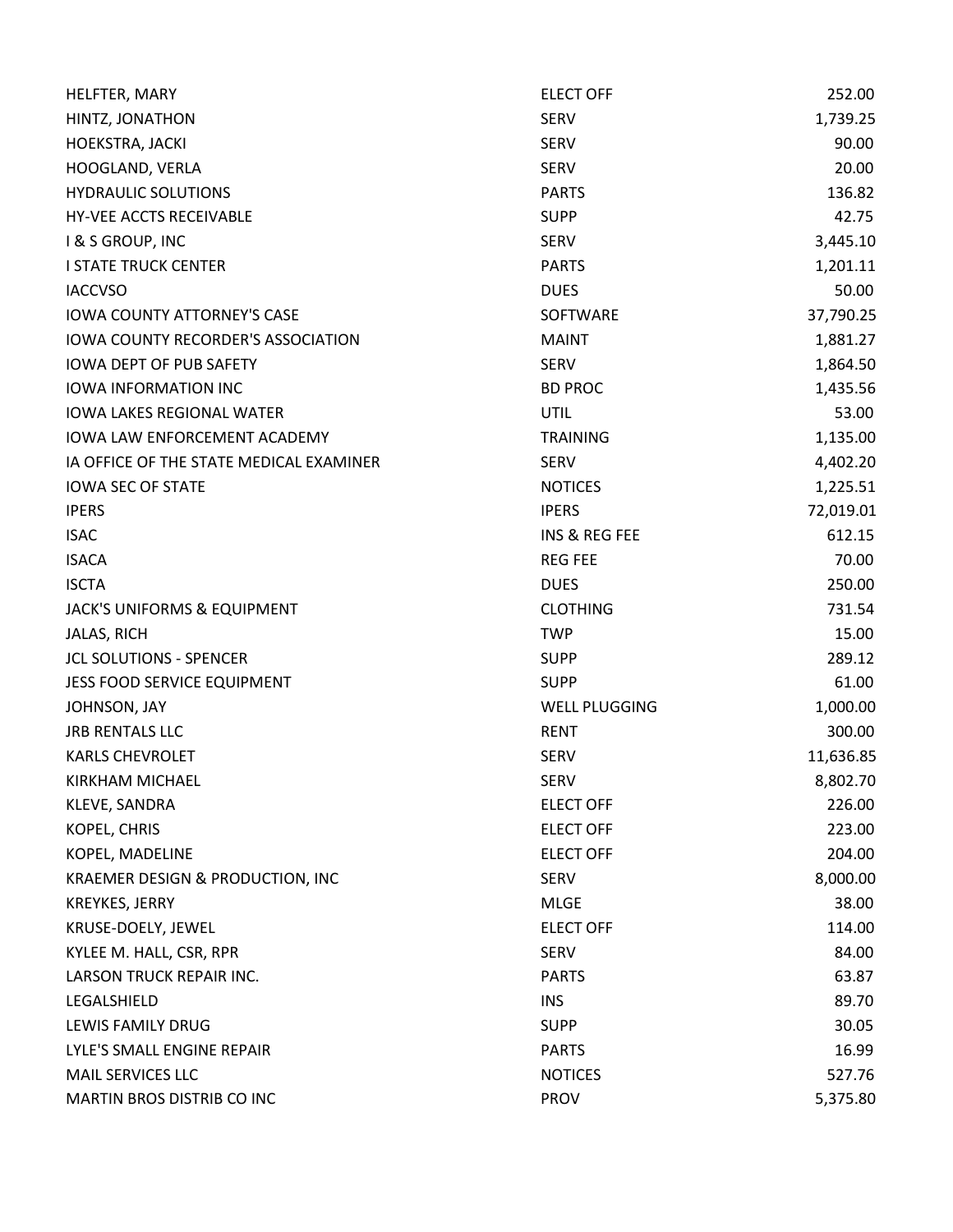| MATHESON TRI-GAS, INC          | <b>SUPP</b>          | 406.55    |
|--------------------------------|----------------------|-----------|
| MAZUR, CHRISTOPHER             | <b>MLGE</b>          | 24.00     |
| MCDOWELL, CAROL                | <b>ELECT OFF</b>     | 239.00    |
| MEYER, DARLA                   | <b>ELECT OFF</b>     | 50.00     |
| MID AMERICAN ENERGY CO         | <b>UTIL</b>          | 3,608.04  |
| MID COUNTRY MACHINERY, INC.    | <b>PARTS</b>         | 16,619.00 |
| MORGAN, KATIE                  | REIMB                | 485.00    |
| MORRAN, KIM                    | <b>REIMB</b>         | 648.18    |
| MOTOROLA SOLUTIONS INC         | <b>EQUIP</b>         | 371.34    |
| MPH INDUSTRIES INC             | <b>REPAIRS</b>       | 187.95    |
| MULDER, JAMALYN                | <b>SERV</b>          | 90.00     |
| MUTUAL OF OMAHA                | <b>INS</b>           | 2,389.08  |
| <b>NEAL CHASE LUMBER CO</b>    | <b>SUPP</b>          | 1,859.21  |
| NEWELL, MARY HELEN             | <b>ELECT OFF</b>     | 420.00    |
| <b>NORTH WEST REC</b>          | <b>UTIL</b>          | 169.00    |
| NORTHERN IA CONSTRUCTION PROD  | <b>PIPE</b>          | 1,700.00  |
| NW IA AREA SOLID WASTELANDFILL | <b>SERV</b>          | 513.20    |
| NW IA YES CENTER               | <b>SERV</b>          | 19,192.25 |
| O.C. SANITATION, INC           | <b>SERV</b>          | 340.69    |
| O'BRIEN CO ENGINEER            | <b>FUEL</b>          | 4,294.00  |
| O'BRIEN CO FAIR                | <b>RENT</b>          | 50.00     |
| O'BRIEN CO SHERIFF'S OFFICE    | <b>SERV</b>          | 860.75    |
| OFFICE DEPOT INC               | <b>SUPP</b>          | 297.88    |
| <b>ONE SOURCE</b>              | <b>SUPP</b>          | 751.19    |
| OSCEOLA CO RURAL WATER SYSTEM  | <b>UTIL</b>          | 463.05    |
| <b>P &amp; K PEST CONTROL</b>  | <b>SERV</b>          | 68.00     |
| PAULLINA, CITY OF              | <b>UTIL</b>          | 333.95    |
| PETERSON CONTRACTORS, INC.     | <b>ASPHALT</b>       | 11,456.50 |
| PETITT, NATOSHA                | <b>ELECT OFF</b>     | 216.00    |
| <b>PITNEY BOWES</b>            | <b>POSTAGE</b>       | 161.48    |
| PIZZA RANCH                    | <b>PROV</b>          | 39.43     |
| POST OFFICE DEPT               | <b>POSTAGE</b>       | 2,338.00  |
| PREMIER COMMUNICATIONS         | <b>SERV</b>          | 744.86    |
| PRIMGHAR AMBULANCE TEAM        | <b>GRANT</b>         | 26,000.00 |
| PRODUCER'S COOP CO             | <b>FUEL</b>          | 43,225.31 |
| <b>RANDY'S SERVICE</b>         | <b>REPAIRS</b>       | 30.00     |
| RICOH USA INC                  | <b>PRINTER</b>       | 85.06     |
| RIETSMA, LEE                   | <b>WELL PLUGGING</b> | 500.00    |
| SAMPSON, JULIE                 | <b>ELECT OFF</b>     | 318.00    |
| <b>SANBORN BODY SHOP</b>       | <b>REPAIRS</b>       | 3,676.55  |
| <b>SANBORN HARDWARE</b>        | <b>SUPP</b>          | 5.75      |
| SANFORD HEALTH                 | <b>AUTOPSY</b>       | 5,475.00  |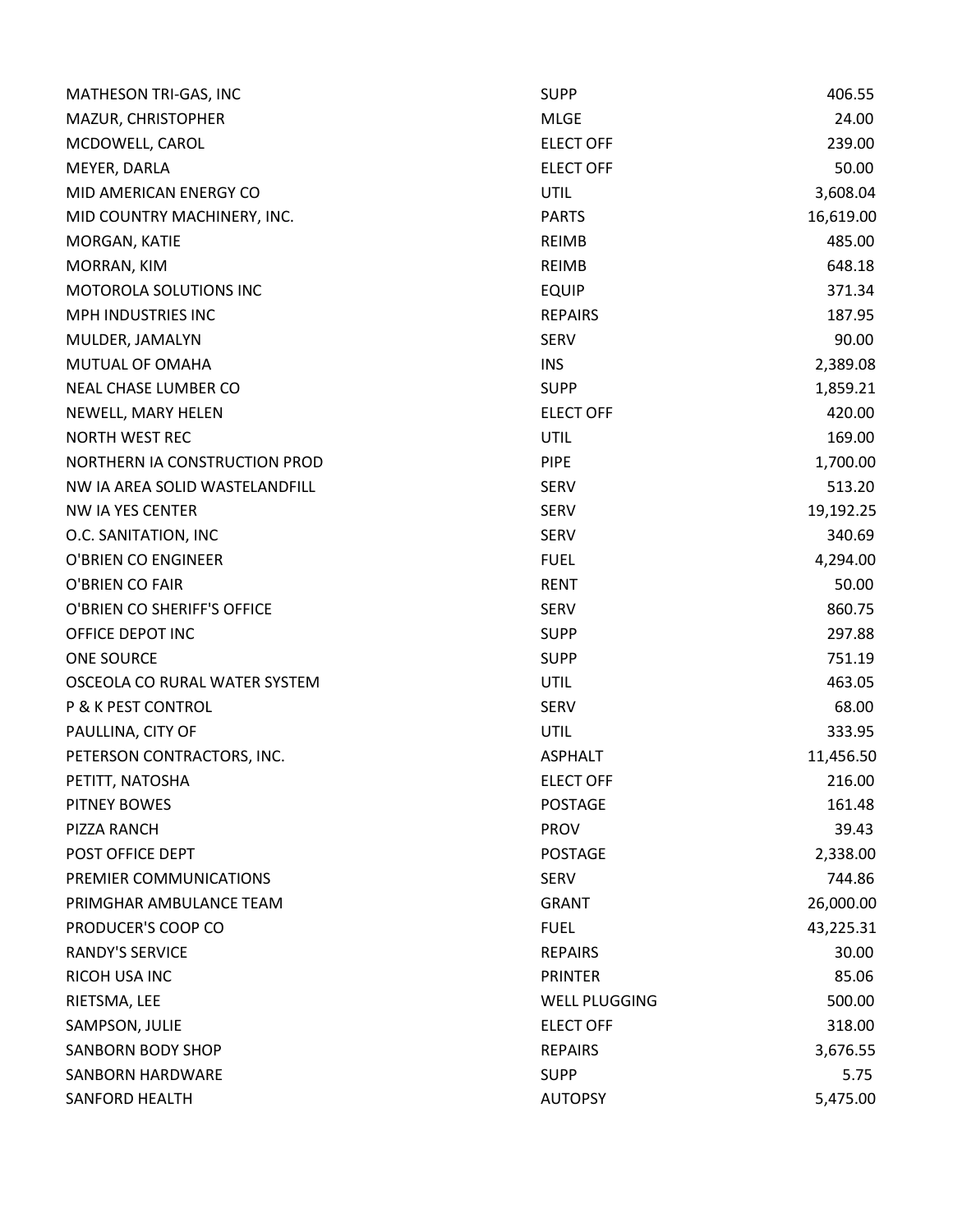| <b>SCROGGIN, BROOKE</b>                 | <b>REIMB</b>     | 18.00      |
|-----------------------------------------|------------------|------------|
| <b>SHEA'S TRUE VALUE</b>                | <b>SUPP</b>      | 191.31     |
| SHELDON, CITY OF                        | <b>UTIL</b>      | 49.81      |
| SHIELD TECHNOLOGY CORPORATION           | <b>EQUIP</b>     | 17,762.50  |
| SIKORA, TERESA                          | <b>ELECT OFF</b> | 222.00     |
| SNYDER, JAN                             | <b>ELECT OFF</b> | 232.00     |
| STARKENBURG, CARLA                      | <b>REIMB</b>     | 131.01     |
| STELLINGA, NICK                         | <b>BOUNTY</b>    | 280.00     |
| <b>SWEENEY'S FARM &amp; HOME CENTER</b> | <b>TOOLS</b>     | 8.89       |
| <b>SWIFT AIR</b>                        | <b>SERV</b>      | 683.60     |
| TALSMA, LUCINDA                         | <b>ELECT OFF</b> | 234.00     |
| TEWES, JOYCE                            | <b>ELECT OFF</b> | 192.00     |
| THE COMMUNITY AGENCY                    | <b>SERV</b>      | 5,010.80   |
| THE PRESS INC                           | <b>ADS</b>       | 364.78     |
| THOMPSON, JOAN                          | <b>ELECT OFF</b> | 300.00     |
| <b>THOMSON REUTERS - WEST</b>           | <b>SERV</b>      | 301.12     |
| THORNTON, JIM                           | <b>ELECT OFF</b> | 234.00     |
| THORNTON, PAM                           | <b>ELECT OFF</b> | 216.00     |
| <b>TYLER TECHNOLOGIES</b>               | <b>SERV</b>      | 449.00     |
| UNTERBRINK, KATHLEEN                    | <b>ELECT OFF</b> | 30.00      |
| <b>UPPER DES MOINES</b>                 | <b>ALLOC</b>     | 1,875.00   |
| <b>VALIC</b>                            | <b>ANNUITIES</b> | 1,345.00   |
| VAN VELDHUIZEN, LORI                    | <b>ELECT OFF</b> | 216.00     |
| VANDENHULL, DENNIS                      | <b>REIMB</b>     | 459.50     |
| VANDER BROEK, DAVID                     | <b>ELECT OFF</b> | 236.00     |
| VANDERPOL, DEE                          | <b>ELECT OFF</b> | 222.00     |
| VELLEMA, LEE                            | <b>REIMB</b>     | 13.93      |
| <b>VERIZON WIRELESS</b>                 | <b>SERV</b>      | 1,844.17   |
| <b>VISA</b>                             | <b>EQUIP</b>     | 6,703.04   |
| WALLIN, ABBY                            | <b>ELECT OFF</b> | 236.00     |
| WALLINGA, MARY                          | <b>ELECT OFF</b> | 234.00     |
| <b>WEATHERS LLC</b>                     | <b>RENT</b>      | 820.00     |
| <b>WESTEL SYSTEMS</b>                   | <b>SERV</b>      | 1,386.18   |
| WETHERELL SAND & GRAVEL INC             | TILE CROSSING    | 5,330.00   |
| WEX HEALTH, INC                         | <b>FLEX</b>      | 7,776.87   |
| WINDSTREAM COMMUNICATIONS               | <b>SERV</b>      | 581.42     |
| WISSINK, ELSIE                          | <b>ELECT OFF</b> | 234.00     |
| <b>WOLBRINK ELECTRIC INC.</b>           | <b>REPAIRS</b>   | 85.20      |
| YOUDE, DONNA                            | <b>ELECT OFF</b> | 50.00      |
| ZIEGLER INC                             | <b>PARTS</b>     | 6,835.15   |
| <b>ZUB'S SHOP</b>                       | <b>TIRES</b>     | 1,120.75   |
| <b>PAYROLL</b>                          |                  | 451,540.85 |